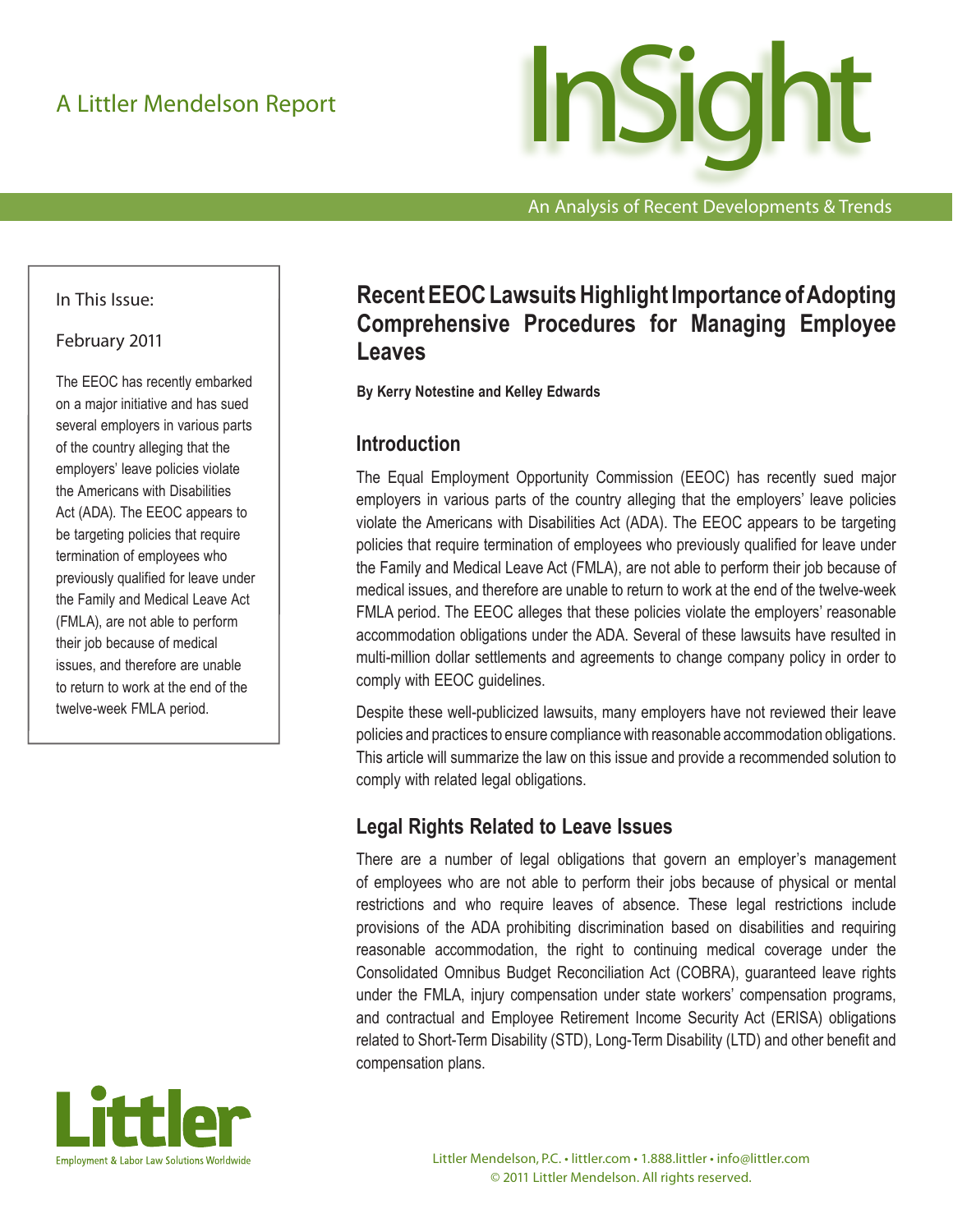### *The ADA*

#### General ADA Obligations

Congress enacted the ADA to prevent otherwise qualified individuals from being discriminated against in employment based on a disability.<sup>1</sup> The ADA prohibits employers from "discriminat[ing] against a qualified individual with a disability because of the disability of such individual in regard to job application procedures, the hiring, advancement, or discharge of employees, employee compensation, job training, and other terms, conditions, and privileges of employment." Employers also may not contract or arrange with others to discriminate, utilize discriminatory standards, criteria, or methods of administration, or exclude or deny qualified individuals from jobs or benefits on the basis of a disability.

Besides prohibiting discrimination based on covered disabilities, the ADA also requires employers to take an extra step and make "reasonable accommodations" to the known physical or mental limitations of an otherwise "qualified individual with a disability."<sup>3</sup> Employers may avoid this reasonable accommodation obligation by establishing that the accommodation causes an "undue hardship" to the employer's business.<sup>4</sup> Much of the litigation under the ADA concerns whether a particular accommodation is "reasonable" and/or whether it causes the employer "undue hardship."

Permitting the use of accrued paid or unpaid leave is a form of reasonable accommodation when it is necessitated by an employee's disability.5 This leave may include time off provided under the FMLA, workers' compensation leave, and/or any other leave available under applicable statutory law or employer policy. In addition, extended leave beyond that provided under FMLA or employer policy can be a reasonable accommodation of a disability under the ADA.<sup>6</sup>

"No-Fault" Leave Policies Under the ADA

The EEOC's Enforcement Guidance on Reasonable Accommodation and Undue Hardship specifically states that "no-fault" leave policies, under which employees are automatically terminated after they have been on leave for a certain period of time, are unlawful under the ADA. The Enforcement Guidance states:

17. May an employer apply a "no-fault" leave policy, under which employees are automatically terminated after they have been on leave for a certain period of time, to an employee with a disability who needs leave beyond the set period?

No. If an employee with a disability needs additional unpaid leave as a reasonable accommodation, the employer must modify its "no-fault" leave policy to provide the employee with the additional leave, unless it can show that: (1) there is another effective accommodation that would enable the person to perform the essential functions of his/her position, or (2) granting additional leave would cause an undue hardship. Modifying workplace policies, including leave policies, is a form of reasonable accommodation.7

No-fault leave policies, if uniformly applied, do not unlawfully discriminate against individuals with disabilities because the policies generally apply to anyone on leave, whether or not they have a covered disability. The EEOC takes the position that no-fault leave policies do not comply with an employer's obligation to reasonably accommodate employees with disabilities who need leave beyond the set leave period. This provision of the Enforcement Guidance indicates that a company should modify a no-fault leave policy to provide extended leave unless the employer can demonstrate that: (1) a different accommodation would enable the person to perform the essential functions of his or her position; or (2) granting additional leave would cause an undue hardship. The EEOC Enforcement Guidance specifically provides that "[m]odifying workplace policies, including leave policies, is a form of reasonable accommodation."<sup>8</sup> Courts have limited the reach of this EEOC interpretation of the reasonable accommodation obligation, however. Specifically, courts have concluded that indefinite extended leave is not a reasonable accommodation precluding employers from having to demonstrate undue hardship.9

For purposes of this article, we will not engage in an extensive analysis of the employer's obligation to reasonably accommodate an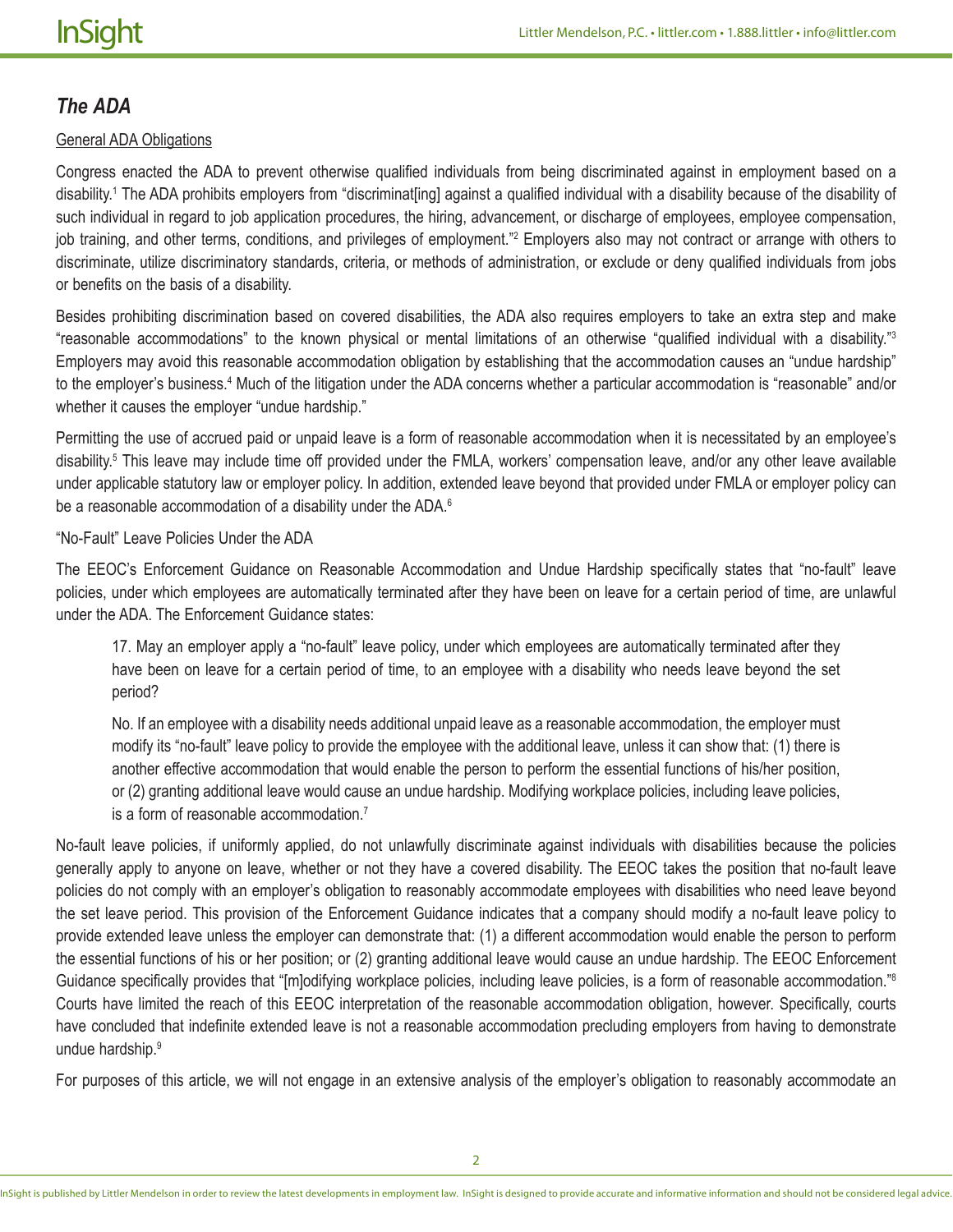employee's disability so that the employee may be able to return to work. Our experience is that employers are familiar with this topic and generally are prepared to engage in the reasonable accommodation process associated with return from leave. Instead, this article focuses on the interplay of reasonable accommodation and undue hardship when the employee is not able to return to work with or without reasonable accommodation and the employer should consider extended leave as a reasonable accommodation to the employee. It is important to note that the EEOC Enforcement Guidance advises that undue hardship cannot be based solely on the existence of a no-fault leave policy.<sup>10</sup> The EEOC states that the employer must demonstrate undue hardship based on an individualized assessment showing the disruption to the employer's operations if additional leave is granted beyond the period allowed by the policy.<sup>11</sup>

In certain situations, an employer may be able to demonstrate undue hardship because of the financial cost of providing extended leave or because of operational difficulties associated with rearranging schedules or hiring temporary workers to cover for employees on extended leave. The employer bears the burden of showing undue hardship and should use caution in attempting to justify denial of extended leave based on such financial and operational difficulties. In addition, employers generally cannot demonstrate economic hardship based solely on the purported financial burden of having to keep an employee on extended leave because employers are not obligated to pay employees on extended leave or continue their health benefits. Moreover, the provisions of COBRA allow an employer to provide COBRA notice to individuals on extended leave just as an employer would provide notice to terminated employees. The employee on leave then would need to pay the full cost of medical benefits under the provisions of COBRA.<sup>12</sup> As a result, employers should refrain from assuming that undue hardship automatically results from extended leave.

The EEOC also states that an employer is required to hold open a person's job as a reasonable accommodation unless the employer demonstrates that doing so imposes an undue hardship.13 This accommodation obligation also may extend to vacant equivalent positions for which the employee is qualified and, if no such positions are available, vacant non-equivalent positions for which the employee is qualified. Employers sometimes assert that they suffer an undue hardship based on the need to have the job performed by the employee on leave, or by a permanent – instead of temporary – replacement who presumably will be of the same caliber as the employee on leave. Employers may be able to establish undue hardship for this reason and replace the employee on leave once the employee's statutory right to reinstatement under the FMLA has expired.

But the mere end of an employee's right to reinstatement under the FMLA or similar laws may not necessarily justify terminating the employee. Even if the employer is confident that its undue hardship analysis and decision to replace an employee (after considering alternative open positions) will withstand scrutiny, the employer may elect to adopt a practice of hiring a replacement for the employee but continuing the employee on extended leave. This may be an issue of risk tolerance, with employers being more or less aggressive depending on their particular workforces and litigation experiences. It is our experience that employers that utilize a practice of extended leave often do not have to make the difficult undue hardship determination because an extended leave process often resolves the employee's employment status. For example, the employee may fail to properly apply or reapply for extended leave, thus abandoning employment, or may receive medical information that was not available at the time guaranteed leave expired, justifying the employer's decision to deny further leave.

#### Good Faith Interactive Process under the ADA

An employer has a duty to participate in a good faith interactive process with an employee upon receiving notice of the employee's disability and request for accommodation.14 The interactive process requires a good faith exchange of information between employer and employee, but courts have interpreted the regulations to place the burden on the employer to take the initiative and request additional information that it believes it needs.15 Courts have held that where the employer does not consider the reasonable accommodation of extended leave, and instead terminates an employee for being absent without approved leave, the employer fails to engage in the flexible, interactive process.<sup>16</sup> The employer also has an obligation to seek any additional information it needs to appropriately consider an employee's request for extended leave.<sup>17</sup>

On the other hand, employers are not required to grant employees indefinite leaves of absence. Instead, extended medical leave is only reasonable where "it is finite and will be reasonably likely to enable the employee to return to work."18 The EEOC's Enforcement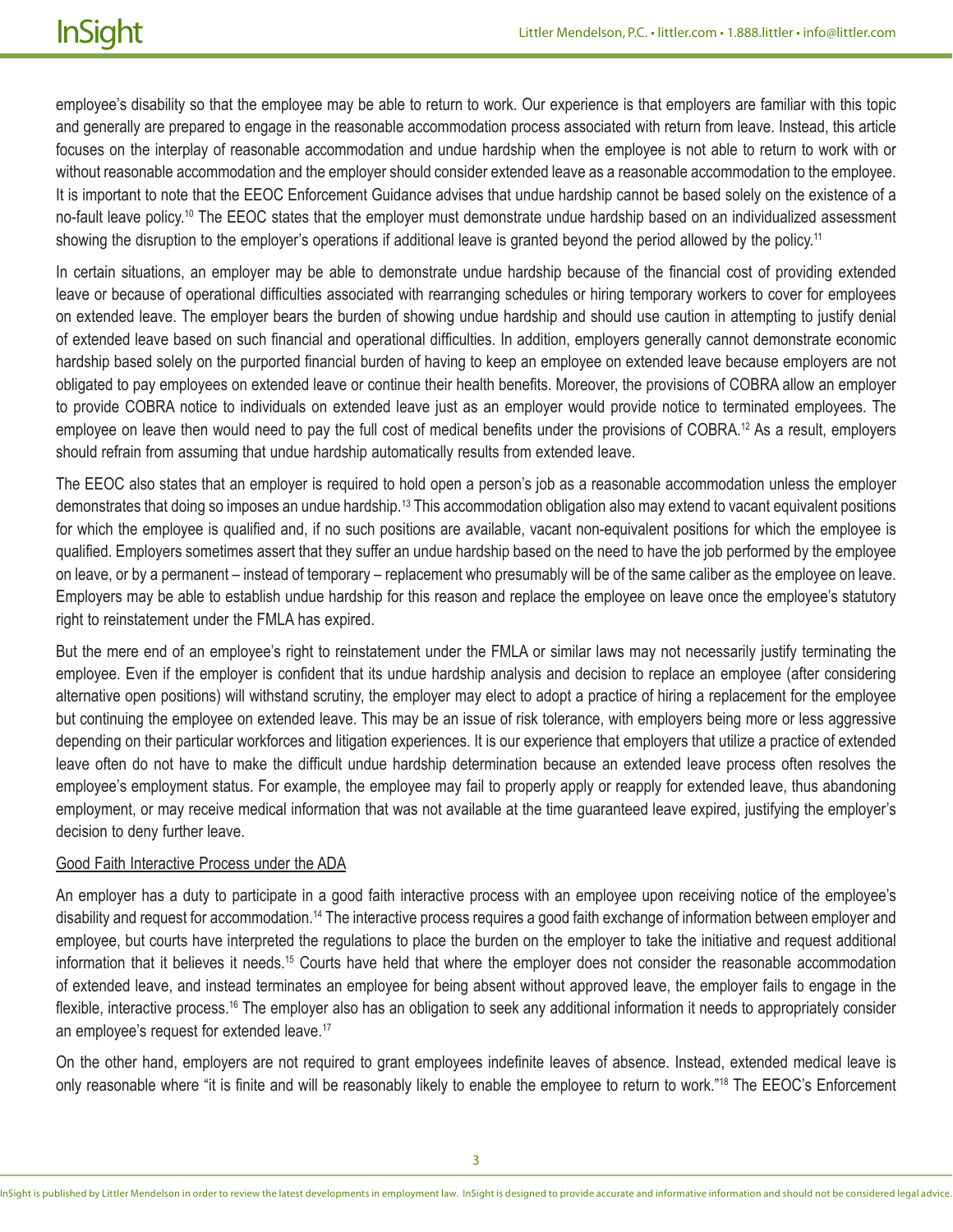Guidance similarly refers to accommodation for a "specific period of time." Accordingly, an employer must consider whether the employee has a need for extended leave based on the employee's particular facts and circumstances.

#### *Employee Benefit (STD, LTD) and Workers' Compensation Programs*

Many employers have employee benefit plans or salary continuation programs that provide for compensation during periods of time when an employee is unable to work due to disability. These plans or programs vary widely in terms of the amount and length of the compensation. Plans or programs providing for complete or partial replacement of income for six months or less generally are know as Short-Term Disability (STD) plans. Plans for compensation for longer periods of time generally are know as Long-Term Disability (LTD) plans. Particularly with LTD programs, an employee must represent and obtain supporting medical documentation that the employee is prevented completely from doing his or her former job for some period of time, and sometimes that period is permanent. Employees on LTD often also apply for Social Security Disability Income (SSDI), which requires medical evidence demonstrating that the person is totally and permanently disabled. One might assume that if an employee represents that he or she is totally and permanently disabled either on an LTD or SSDI application, he or she would not be otherwise qualified to work and would not be entitled to reasonable accommodation such as extended leave, and in most cases that would be true. Employers must be careful, however, about assuming that someone who claims LTD or SSDI necessarily is not entitled to protection under the ADA.

The United States Supreme Court, in *Cleveland v. Policy Management System Corp*., reasoned that an individual claiming SSDI was not necessarily prevented from asserting that she was qualified for the position she formerly held when she applied for SSDI benefits because the Social Security Administration (SSA) does not take into account the possibility that a "reasonable accommodation" could permit the individual to continue working.19 Therefore, if a plaintiff asserting an ADA claim obtained SSDI benefits and represented his inability to work, he is allowed to explain the apparent contradiction to his employer. The Supreme Court specifically stated that "[w] hen faced with a plaintiff's previous sworn statement asserting 'total disability' or the like, the court should require an explanation of any apparent inconsistency with the necessary elements of an ADA claim. To defeat summary judgment, that explanation must be sufficient to warrant a reasonable juror's conclusion that, assuming the truth of, or the plaintiff's good-faith belief in, the earlier statement, the plaintiff could nonetheless 'perform the essential functions' of her job, with or without 'reasonable accommodation.'" Therefore, even where the employee is eligible for LTD or SSDI benefits, prudent employers should allow employees an opportunity during the interactive process to provide information indicating whether or not the employee can perform the essential functions of the job.

In addition to STD, LTD and similar benefit and compensation programs, most employers have workers' compensation insurance or programs, often mandated by state law, to compensate employees injured on the job. After an employee is injured, in most states the state workers' compensation agency conducts an administrative proceeding to determine the extent of the injury and any permanent impairment of the employee's ability to perform the prior job.

Employees often emphasize the seriousness of the injury to increase the workers' compensation recovery, which sometime is inconsistent with a claim that the employee can perform the prior job. Workers' compensation proceedings often conclude with a finding of "maximum medical improvement" (MMI), which may or may not allow the employee to return to work. As with SSDI and LTD, a particular MMI rating may or may not support a conclusion that the employee cannot return to work. Instead, the employer must conduct a factual analysis based on all the available evidence to determine whether an employee can perform the essential functions of the employee's prior job with or without reasonable accommodation, including extended leave. An employer may conclude that an employee cannot return to work based on MMI or eligibility for SSDI or LTD, but the employer should allow the employee an opportunity to present evidence that he may be able to return to work in the foreseeable future. Furthermore, the laws in several states prohibits terminating employees while on leave of absence because of workers' compensation claims. Some of these statutes do not only prohibit discrimination in the application of leave policies but also affirmatively prohibit any adverse action against an employee while on workers' compensation leave.20 In those states, employers must grant extended leaves in compliance with those statutory provisions.

#### *Return from Leave*

The FMLA guarantees employees the right to return to their prior job or an equivalent position if the employee returns from leave within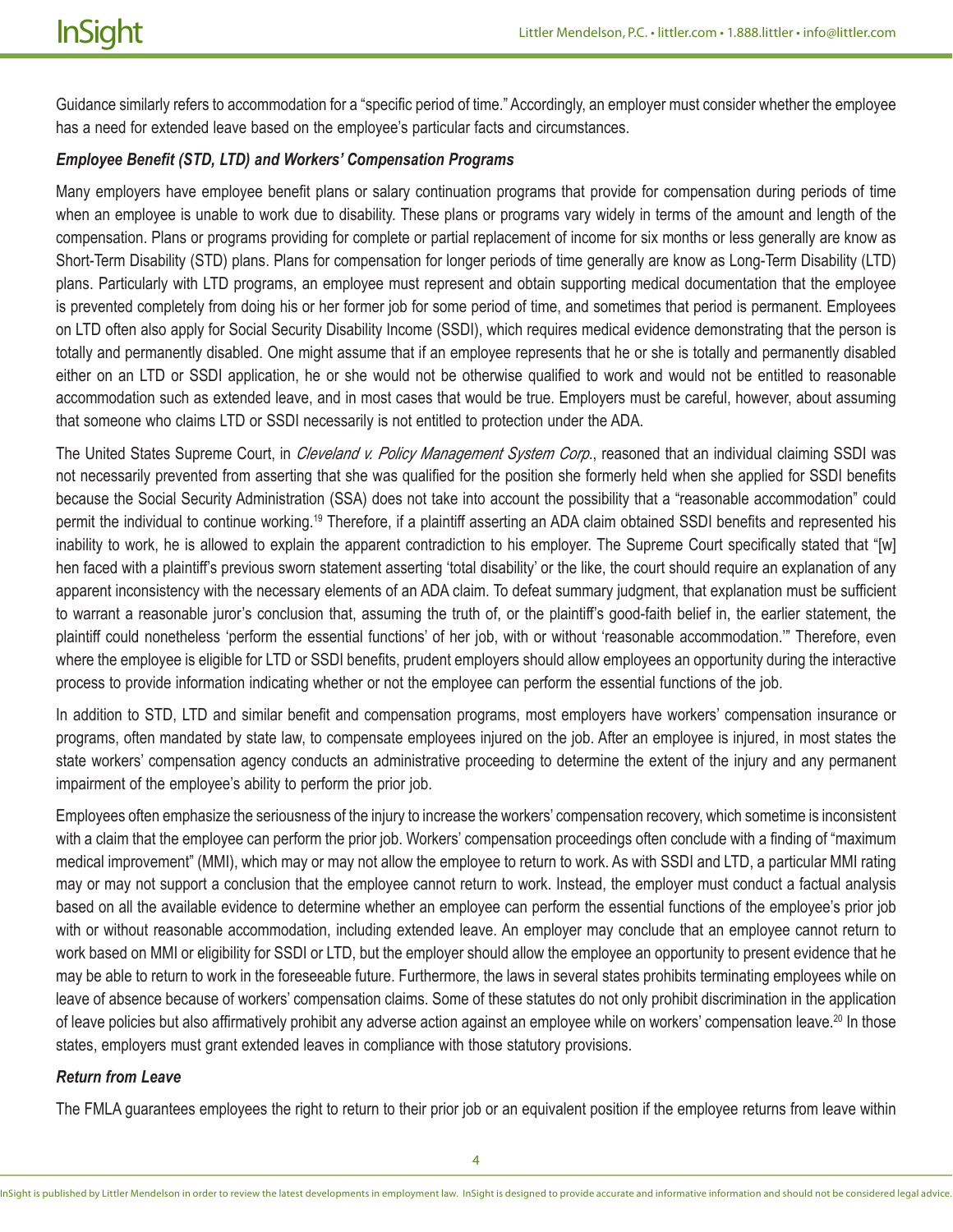twelve weeks of the commencement of the leave or within twenty-six weeks for certain military leave situations.<sup>21</sup> There are no other federal statutes that require employers to reinstate employees upon return from leave caused by the employee's medical condition within a specific time period. Generally, state laws do not require reinstatement other than FMLA-like statutes, some of which provide slightly longer reinstatement periods. An employer should contact employees who are approaching the end of such guaranteed leave and determine whether or not the employee will be able to return at the conclusion of leave with or without a reasonable accommodation and, if not, whether the employee intends to return in the future. If the employee indicates a need for an on-the-job accommodation or an intent to return to work after the expiration of guaranteed leave, the employer should engage in the reasonable accommodation interactive process. This process should include discussions about reasonable accommodations that could return the employee to work immediately or, if that is not an option, reasonable accommodations related to extended leave. To the extent that current, sufficiently detailed medical information is not already available to the employer (for example, through the administration of a STD or LTD plan), the employee should be required to provide such information. This interactive process also should include undue hardship considerations, including whether the employer should replace an employee who remains on leave past the time of guaranteed leave.

If extended leave is considered, as it likely would be in most situations where the employee is unable to return to work with or without an on-the-job reasonable accommodation, the employer should send the employee an application for extended leave that requires the employee to provide medical information justifying extended leave and indicating an expected date of return. In some cases, the medical certification indicates the employee can return to work with certain accommodations. If the medical evidence demonstrates that the employee cannot return to work with or without reasonable accommodation but needs extended leave, the employer should place the employee on extended leave, and may replace the employee. The employer should not terminate employees replaced while on extended leave unless the employee fails to return the application for extended leave, the employee does not return to work when released by a medical care provider, or the available medical evidence demonstrates there is no need for extended leave because the employee is not likely to be able to return to work within a reasonable time period. If the employer replaces the employee while on leave and the employee eventually is able to return to work, the employer should return the employee to the former job if it is still available or any equivalent job that the employer held open during leave, search for another open position for which the employee is qualified and place the employee in any such open position, or terminate if there is no open position for which the employee is qualified upon return from leave. Employers should notify all employees of this practice to minimize risk of disability claims associated with return to work. This process will generally comply with the employer's obligation to reasonably accommodate a disability.

It is important that the employer not discriminate in how it applies this policy on returning from leave because discrimination in reinstatement based on disability or other protected category also violates the ADA and possibly other laws. An example of such discrimination would be if the employer did not replace individuals on leave due to cancer but immediately replaced employees on leave because of workplace injury. Such conduct typically violates state statutes prohibiting termination based on filing workers' compensation claims.

An employer should have a legitimate business need to replace someone on extended leave that is well documented. If it can demonstrate such a business need to replace the individual and the reinstatement process referenced above is followed, the employer will likely be able to avoid claims of unlawful discrimination. Of course, employers should keep in mind that in some states it is unlawful to terminate employees on workers' compensation leave.

Our experience is that human resources policies often do not address the actions the employer will take if an employee is not able to return from leave within the period of protected leave under the FMLA or similar state statutes. In addition, many employers have potentially unlawful no-fault termination policies providing for termination of employees unable to return to work at the end of the twelve or twenty-six weeks protected by FMLA and/or after six months or one year. It is recommended instead to have policies that comply with the principles stated above.

## **Recommended Process**

To avoid potential liability under the ADA, and to coordinate obligations under the FMLA, COBRA, and applicable benefit plans, it is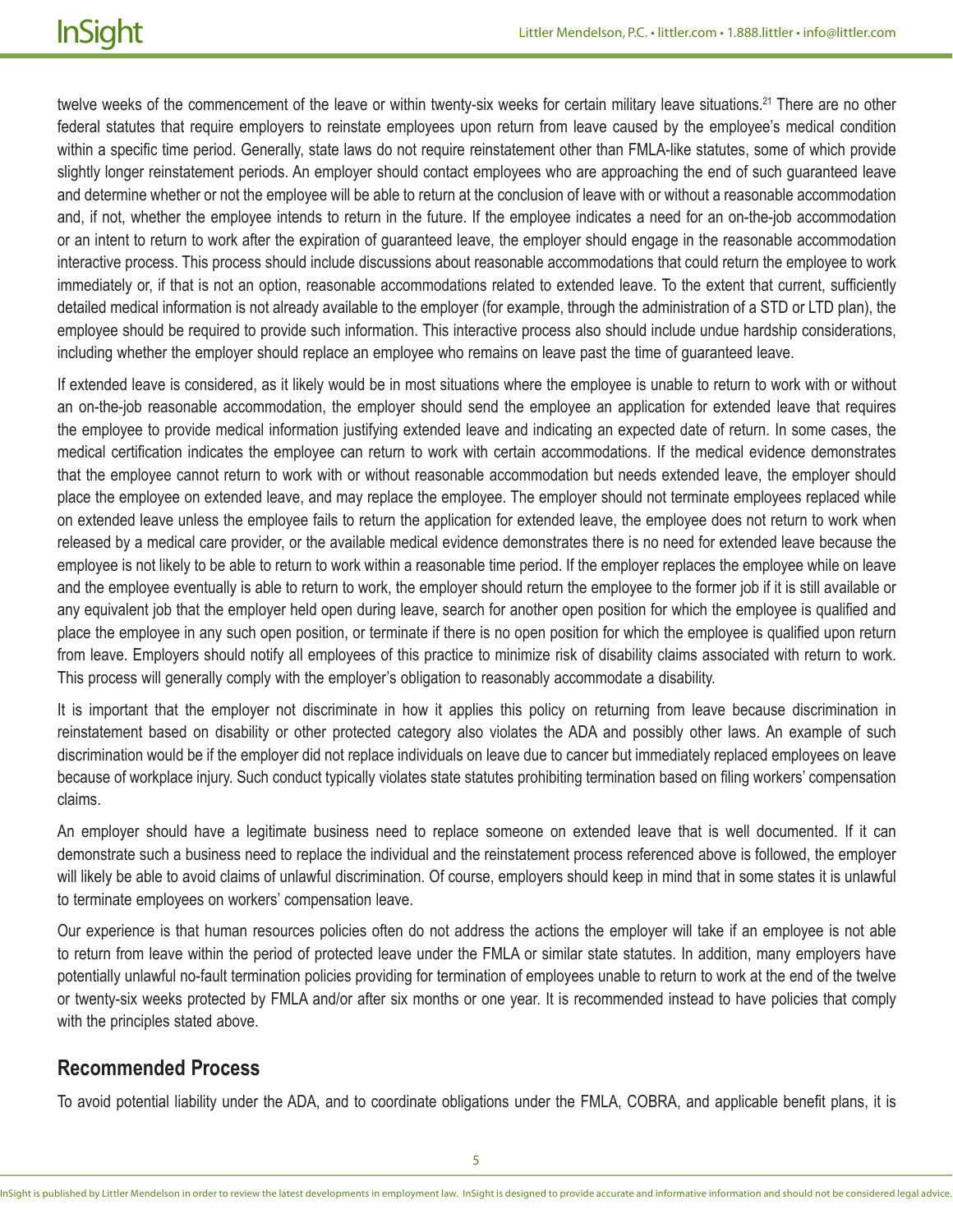recommended that employers take the following course of action with regard to any employee unable to work because of a physical or mental health condition.

- Place employees on leave when their mental or physical condition prevents them from performing the essential functions of their job with or without reasonable accommodation. It is recommended that employers issue an FMLA notice of eligibility and rights and responsibilities to anyone who is away from work for three or more days because of a mental or physical condition. Even if the employee is not entitled to FMLA leave, it is important to notify the employee of rights that they may have while on leave.
- Prior to the expiration of an employee's FMLA leave (or other type of guaranteed leave), or at the time the employee is seeking leave if the employee is not eligible for FMLA or other guaranteed leave, the employer should engage in the interactive process to determine if the employee needs reasonable accommodation. This interactive process may include consideration of possible accommodations that could return the employee to work, or if the employee is not able to return to work with or without reasonable accommodation, consideration of extended leave. The employer may utilize an application for extended leave which includes supporting medical documentation for extended leave. Employers also should consider sending a cover letter with the application for extended leave explaining the purpose of extended leave and consequences of failure to return a completed application.
- If the employee returns a completed application and medical information supports the need for leave, the company should place the employee on unpaid leave, although the employee may be eligible for STD, LTD, workers' compensation or other benefits. Furthermore, the company should require employees to reapply for extended leave with supporting medical documentation every three, six, twelve months or other period, depending on what is most administratively feasible for the company. The company should not terminate the employee merely because the employee's leave extends beyond the FMLA period or at any set intervals unless the employee fails to apply for extended leave. In that situation, the termination should be coded as job abandonment.
- A committee should consider returned applications for extended leave, along with supporting medical information as well as any other available medical evidence (including worker's compensation documentation, the employee's LTD benefits application, etc.). A committee could be used to reduce the risk of unlawful bias that may be established if a single decision-maker is involved and some adverse evidence of unlawful intent is discovered. This also enables the company to have a witness available to testify about the decision, even if one or more committee members leave the company. The committee should consist of individuals familiar with the issues addressed in this article and typically would include representatives from human resources, benefits, legal, operations, and/or finance.
- The committee should make the decision regarding reasonable accommodations and undue hardship. These analyses might include consideration of reasonable accommodation to return the employee to work, holding the former or other jobs open for the employee, replacing the employee while on leave, and extended leave. If the available medical evidence indicates that the employee can currently perform the job with or without reasonable accommodation, the employer should inform the employee that the he is expected to return to work. If the employee fails to return to work, the employer should terminate for job abandonment. If extended leave is a possible accommodation, the committee should consider whether the available medical evidence demonstrates that the employee cannot currently perform the essential functions of the job and there is some indication that the employee will be able to perform the essential functions of the job with or without reasonable accommodation in the future. If the available medical evidence indicates that the employee will not be able return to work in the future (for example, a permanent impairment rating prevents the employee from performing the job or an application for LTD indicates the employee is totally and permanently disabled), in the absence of other medical evidence or representations to the contrary received from the employee as part of the interactive process, there is no reason to provide extended leave as a reasonable accommodation. As a result, the company can deny extended leave and terminate employment.
- However, if the available medical evidence indicates that the employee cannot currently perform the job with or without reasonable accommodation but may be able to perform by some specified or estimated date in the future, the company should place or continue the employee on extended leave, absent an undue hardship determination. In conducting the undue hardship analysis,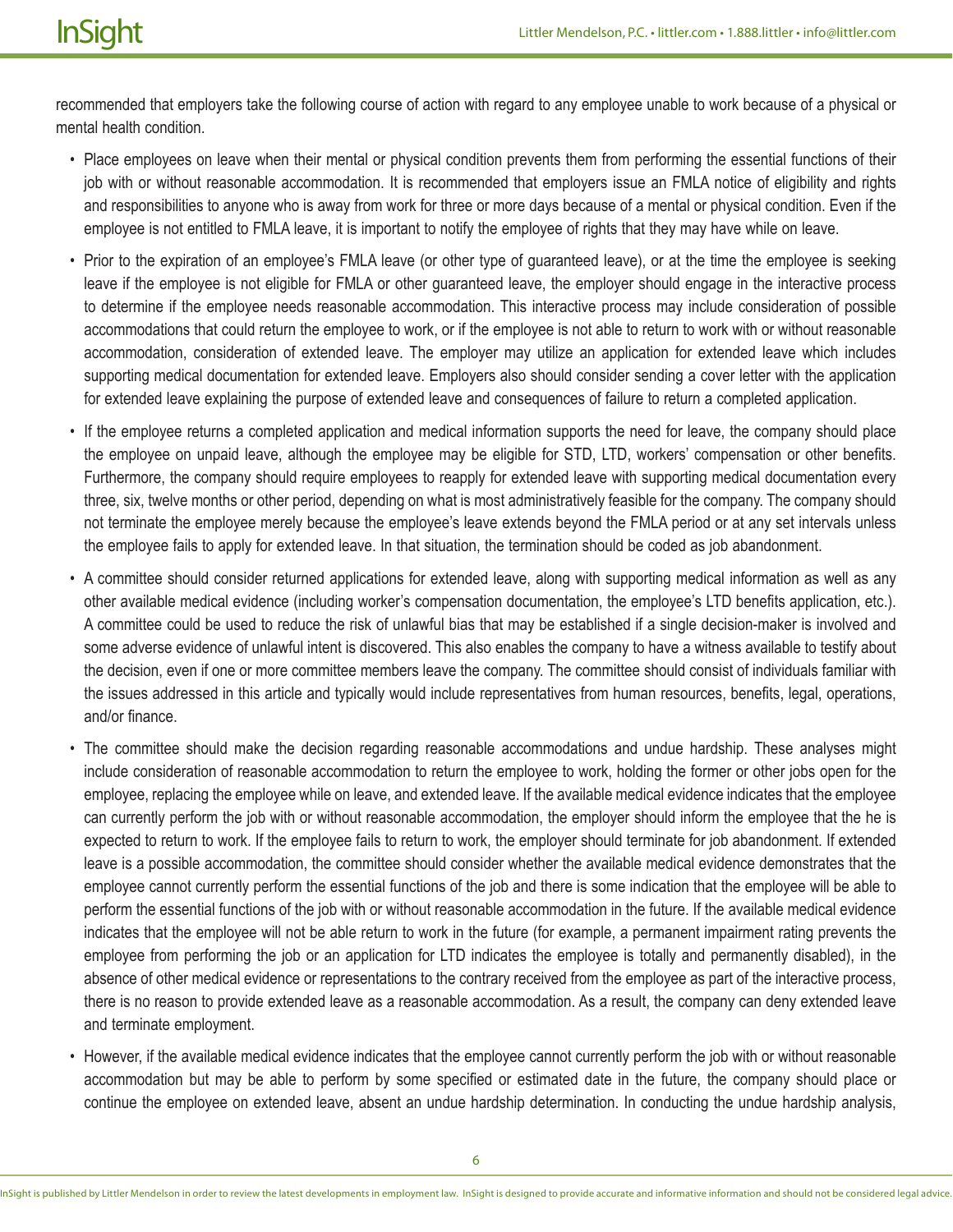the committee should review any operational and/or financial hardship associated with extended leave, including any hardship associated with maintaining the employee's position and, if warranted, should consider the availability of other open positions. These considerations may be assessed at regular intervals during extended leave, such as at time of application, to determine if there is a change in the undue hardship analysis.

- The company can adopt a more or less aggressive approach in evaluating the medical documentation submitted with the application for extended leave regarding whether or not the employee may be able to return to work in the future. The *Cleveland* decision referenced above provides that evidence that the employee is totally and permanently disabled for purposes of SSDI benefits does not necessarily demonstrate that that the employer could not reasonably accommodate the employee. The decision suggests that the employer should deny extended leave when there is evidence that the employee will not be able to perform the essential functions of the job in the future (such as an SSDI award) but allow the employee an opportunity to provide medical information indicating a future return. Some recent decisions have indicated that an employer may deny leave if the employee fails to present actual medical evidence that the employee can return to work in the relatively near future, regardless of whether there is evidence of total and permanent disability.<sup>22</sup> This authority supports the employer's right to specifically require medical evidence from the employee regarding an expected return date. Under this theory, the company could deny extended leave and terminate employment if the employee does not provide that information.
- Because extended leave after the expiration of FMLA leave is a qualifying event under COBRA, the company may send the employee COBRA notice requiring the employee to pay for medical benefit coverage while on extended leave.
- Finally, this process would not apply to employees on leave because of workplace injuries in states that prohibit termination of employees on workers' compensation leave, such as Oklahoma.

. . . . . . . . . . .

Kerry Notestine is a Shareholder, and Kelley Edwards is an Associate, in Littler Mendelson's Houston office. If you would like further information, please contact your Littler attorney at 1.888.Littler, info@littler.com, Mr. Notestine at knotestine@littler.com, or Ms. Edwards at kedwards@littler.com.

1 29 C.F.R. § 1630.

2 42 U.S.C. § 12112(a).

3 42 U.S.C. §§ 12111(8), 12112(a).

4 42 U.S.C. § 12112(b)(5)(A).

5 29 C.F.R. § 1630.2(o) (1997); see *Cehrs v. Northeast Ohio Alzheimer's*, 155 F.3d 775, 782 (6th Cir. 1998).

<sup>6</sup> *See, e.g., Gibson v. Lafayette Manor, Inc*., No. 05-1082, 2007 U.S. Dist. LEXIS 99008 (W.D. Pa. March 5, 2007).

7 EEOC Enforcement Guidance at Q. 17.

8 EEOC Enforcement Guidance at Q. 17; see also 42 U.S.C. § 12111(9)(B); 29 C.F.R. § 1630.2(o)(2)(ii); *US Airways, Inc. v. Barnett,* 122 S. Ct. 1516, 1521 (2002).

<sup>9</sup> *See, e.g., Fiumara v. President & Fellows of Harvard College*, 526 F. Supp. 2d 150, 157 (D. Mass. 2007) ("Under Massachusetts and federal law, a leave of absence and leave extensions are reasonable accommodations in some circumstances. An open-ended or indefinite leave extension, however, is not reasonable."), *aff'd,* 327 F. App'x 212 (1st Cir. 2009) (citations omitted).

10 EEOC Enforcement Guidance at n.50.

<sup>11</sup> *Id*.

<sup>12</sup> *See* 42 U.S.C. § 1163.